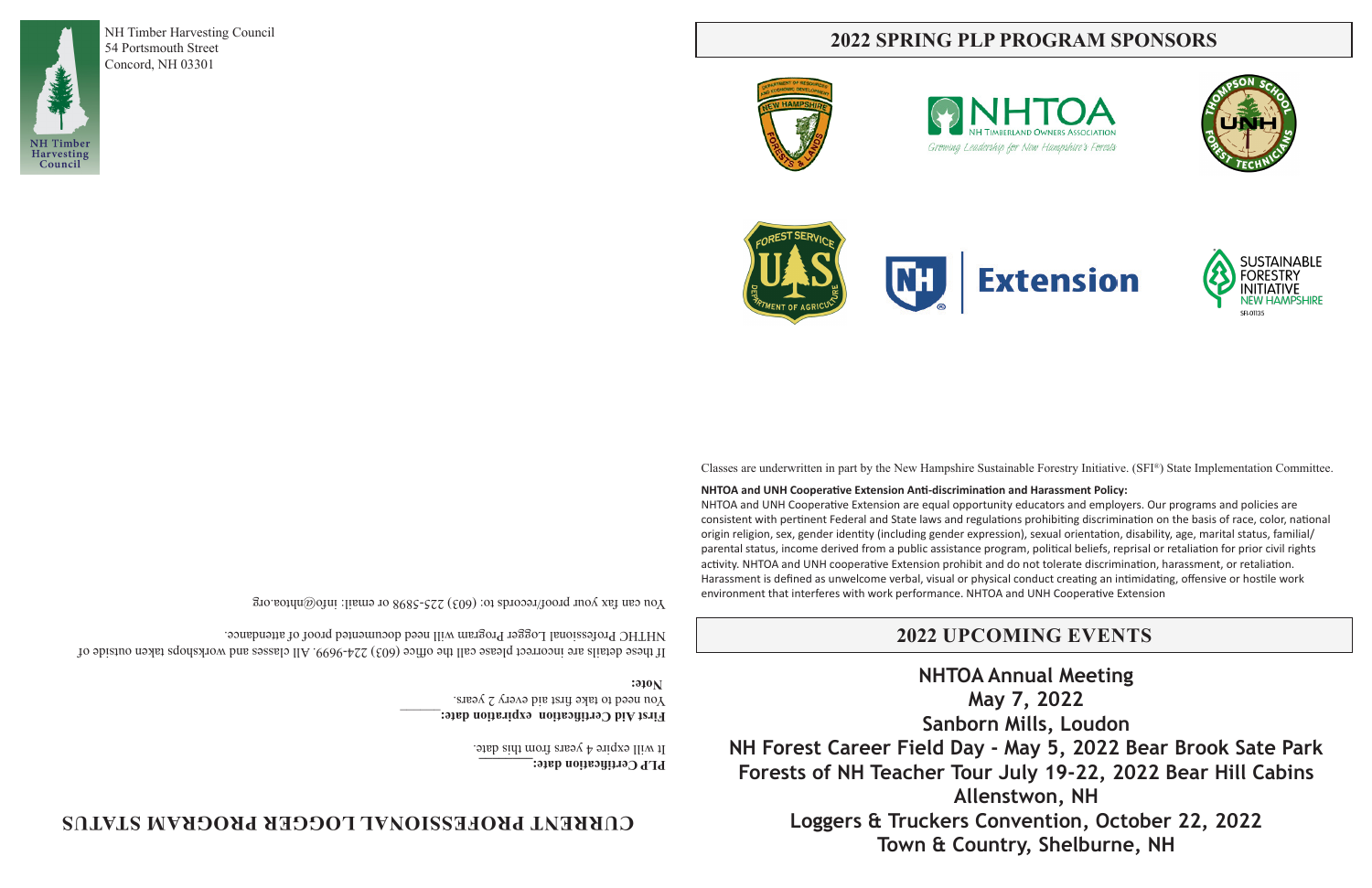# **PRE-REGISTRATION IS REQUIRED.**

Class size is limited please sign up early. Please visit the website for class status: www.nhtoa.org **Phone:** (603) 224-9699 **Email:** info@nhtoa.org **Mail to:** NHTOA, 54 Portsmouth St. Concord, N.H. 03301

> **CHECKS, VISA, MASTER CARD, DISCOVER CARD ACCEPTED No refunds will be made unless notice of cancellation is given at least 48 hours prior to class date. If you have special needs please contact NHTOA at (603) 224-9699.**

### **SPRING 2022 PROFESSIONAL LOGGER PROGRAM CLASS REGISTRATION:**

**Name:** 

| Name:                             |        |      |                    |
|-----------------------------------|--------|------|--------------------|
| <b>Business:</b>                  |        |      |                    |
| <b>Billing address:</b>           |        |      |                    |
| City:                             | State: | Zip: |                    |
| Phone:                            |        |      |                    |
| <b>Visa/Master Card/Discover:</b> |        | Exp: | CSV <sup>*</sup> : |

**Check #** Please make checks out to NHTOA (\*three digit code on the back credit card)

| <b>Class</b>                                      | <b>Date</b> | Location               | <b>PLP</b>        | <b>Forester CEUs</b> |                       |                        |
|---------------------------------------------------|-------------|------------------------|-------------------|----------------------|-----------------------|------------------------|
|                                                   |             |                        | <b>Credits</b>    | Cat 1 Cat 2          |                       | <b>Members Non-Mem</b> |
| First Aid & CPR (basic)                           | 04/05/22    | Hillsborough, N.H. 8   |                   | 5.0                  | \$45                  | \$90                   |
| First Aid & CPR (basic)                           | 04/06/22    | Claremont, N.H.        | 8                 | 5.0                  | \$45                  | \$90                   |
| First Aid & CPR (basic)                           | 04/07/22    | <u>Lancaster, N.H.</u> | 8                 | 5.0                  | \$45                  | \$90                   |
| First Aid & CPR (basic)                           | 04/11/22    | Durham, N.H.           | 8                 | 5.0                  | \$45                  | \$90                   |
| <i>*First Aid &amp; CPR (basic)</i>               | 04/19/22    | Concord, N.H.          | 8                 | 5.0                  | \$45                  | \$90                   |
| Safe & Productive Felling                         | 05/10/22    | Sunapee, N.H.          | 8                 | 6.0                  | \$45                  | 590                    |
| <b>Mechanized Harvesting</b>                      | 04/14/22    | Loudon, N.H.           | 8                 | TBD                  | \$45                  | \$90                   |
| <b>Fundamentals of Forestry</b>                   | 05/12/22    | Colebrook, N.H.        | 8                 | 3.0                  | \$45                  | \$90                   |
| <b>Timber Harvesting Law</b>                      | 04/12/22    | Conway, N.H.           | 8                 | 3.0                  | \$45                  | \$90                   |
| <b>Timber Harvesting Law</b>                      | 04/19/22    | Peterborough, N.H. 8   |                   | 3.0                  | \$45                  | \$90                   |
| Hardwood Lumber Grading 03/8-3/10/22 Durham, N.H. |             |                        | 24                | TBD                  | \$225                 | \$300                  |
| 2022 Logger Membership                            |             |                        | up to 5 employees |                      | 1 \$100               |                        |
| 2022 Forester Membership                          |             |                        | up to 5 employees |                      | \$100                 |                        |
| 2022 Trucker Membership                           |             |                        | up to 5 employees |                      | \$100                 |                        |
| (more membership levels on the nhtoa.org website) |             |                        |                   |                      | <b>PLEASE INVOICE</b> |                        |
|                                                   |             |                        |                   | TATIL C              |                       |                        |

**\*PLEASE NOTE THE START TIME FOR THE FIRST AID AND CPR LANCASTER CLASS IS 8:30 A.M. TOTAL \$ NOTE: PLEASE DRESS FOR THE WEATHER AND BRING YOUR LUNCH**

**\*\*Yes, I would like to donate to the H.O.L.D. fund**

[ ] **\$5.00** [ ] **\$10.00** [ ] **\$20.00** [ ] **\$\_\_\_\_\_\_\_\_**

**\*Purpose:** To provide short term support for families of injured NHTOA members. For more information on the H.O. L. D. Fund please visit

#### **Course Content:**

Instructors will provide "hands-on" training for topics in chainsaw maintenance and safety and safe tree felling techniques. Course focus will include demonstration and hands on exercises on hazard identification, escape routes, open facenotching, bore cutting, limbing, bucking, and timber felling. This class will be held on an active logging operation. PLEASE BRING YOUR LUNCH

| ductive Felling<br>າ. - 3 p.m. |                             |                                                                                                                                                                                                                                                                                                                                                                                                                |
|--------------------------------|-----------------------------|----------------------------------------------------------------------------------------------------------------------------------------------------------------------------------------------------------------------------------------------------------------------------------------------------------------------------------------------------------------------------------------------------------------|
|                                | Date: Location:<br>05/10/22 | Harding Hill Farm<br>545 Stagecoach Road<br>Sunapee, N.H.<br>Directions: Sunapee - Take I-89 North toward<br>Leb/ WRJ Vt. Use the left lane to take exit 5 for<br>US-202 W/NH-9 toward Henniker/Keene, Continue<br>onto NH-9 W. Take the NH-114 exit toward<br>Henniker/Bradford. Turn right onto NH-114 N.<br>Turn left onto New Hampshire Rte 103 W. Turn<br>right onto Stagecoach Rd. Look for NHTOA signs. |
|                                |                             | THIS COURSE IS REOUIRED FOR<br><b>PLP LOGGER CERTIFICATION</b><br>8.0 PLP certification credits<br>6.0 SAF category 2 CFE credits                                                                                                                                                                                                                                                                              |
|                                |                             | ISA Assigned Credits for the following categories:<br>Certified Arborist: 6.5<br>BCMA - Practice: 6.5<br>TW Climber Specialist: 6.5<br>TW Aerial Lift Specialist: 6.5                                                                                                                                                                                                                                          |

**Instructor:** Jake Bronnenberg, Jake Bronnenberg Forest Services LLC.

#### **NOTE: PARTICIPANTS MUST BRING**

- chainsaw
- ear protection
- safety boots
- hard hat
- chaps
- eye protection

**YOU MUST BE AT LEAST 18 YEARS OLD AND HAVE SIGNIFICANT CHAINSAW EXPERIENCE IN ORDER TO PARTICIPATE**

#### **Mechanized Harvesting 8 a.m. - 3 p.m.**

### **Course Content:**

Safety, profitability, and quality of work must be considered on any job site. Specific to mechanized harvesting, this workshop includes planning and layout, developing an eye for potential accidents, having an emergency action plan, communication, training of new employee and more! Join John Adler, Northeast Woodland Training, for this important and educational workshop.

Lunch is Provided

#### **Instructors:**

John Adler, Northeast Woodland Training

#### **NOTE:** Participants should bring

- hard hat
- safety boots
- **Date: Location:** 04/14/22 Loudon, N.H.
- **Directions:**

**Loudon** - From I-93 in Concord, take I-393 E to Exit 3 and follow Rt. 106 N toward Laconia. Follow Rt. 106 5.3 miles to Currier Road. Take a right and look for NHTOA signs.

> CREDITS FOR THIS COURSE CAN BE USED TOWARDS **PLP LOGGER CERTIFICATION**  8.0 PLP certification credits SAF Credits Pending